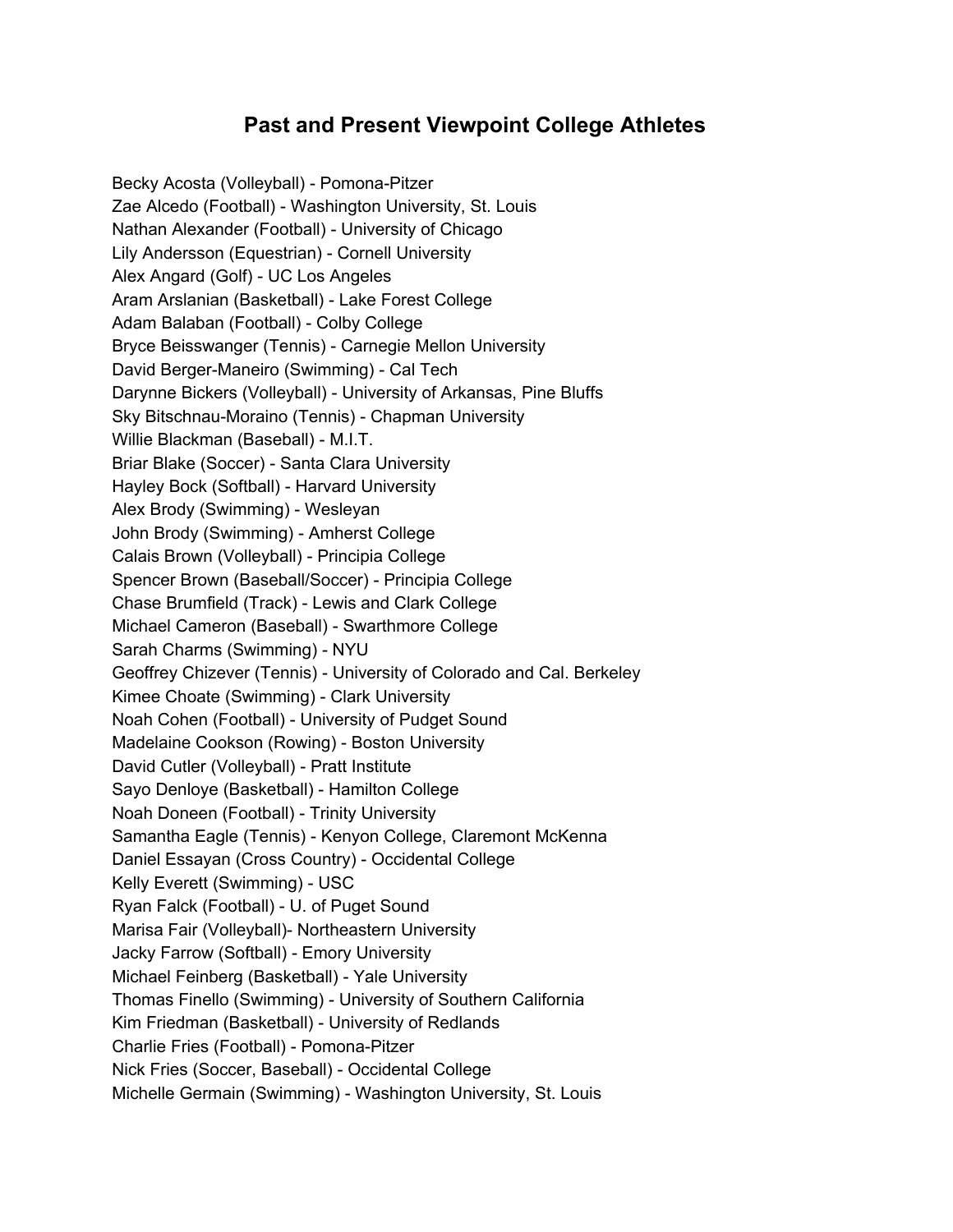Nick Geyer (Golf) - University of New Mexico Ellis Glickman (Cross Country) - Middlebury College Julian Gordy (Tennis) - Claremont McKenna Justin Graf (Swimming) - Middlebury College Brandon Gumaer (Basketball) - Loyola Marymount University Liam Gunn (Swimming) - Bowdoin College Sean Gunn (Swimming) - Tufts University Paige Handy (Swimming) - Saint Mary's College Charlotte Harrison (Crew)- University of San Diego Alyssa Hinojosa (Soccer) - University of Oregon Allison Hoops (Swimming) - University of Puget Sound Tim Howell (Basketball) - Whitman College Spencer Hylen (Football) - MIT Khair Jackson (Basketball) - Whittman College Matt Johnston (Swimming) - Colorado College Mike Jones (Football) - Moorpark College Christian Juzang (Basketball) - Harvard University Kelsey Kaplan (Rowing) - Lehigh University Mitch Kerner (Baseball) - Emory University Lev Khodaverdy (Rugby) - Middlebury College Max Kim (Football) - Wheaton College Charles Kleinman (Tennis) Lake Forest Collge John Kogel (Baseball) - M.I.T. Thomas Kubler (Cross-Country) - U.S. Air Force Academy Adam Leibovitch (Football) - Lewis and Clark University Mick Leonard (Swimming) - Colgate Matt Lewis (Football) - Occidental College Stephanie Libonati (Volleyball) - Union College Lindsay Lipman (Soccer) - Washington University, St. Louis Scott Lipman (Rugby) - Williams College Nicole Lotte (Swimming) - Claremont Mckenna Troy List (Tennis) - Lehigh University Cary Lucas (Baseball) - Occidental College Darius Mackenzie (Tennis) - University of Wisconsin Adam Markun (Football, Rugby, Track) - Middlebury College Ryan Marrinan (Crew) - Princeton University Nicki Maslan (Cross-Country) - Claremont Mckenna DJ Martin- (Football) - Union College Hannah Martin (Basketball) - Franklin Pierce University Matt Matrisciano (Football) - University of Puget Sound Molly Matrisciano (Basketball) - Bard College Nick McKay (Baseball) - Babson College Matthew Miller (Baseball) - NYU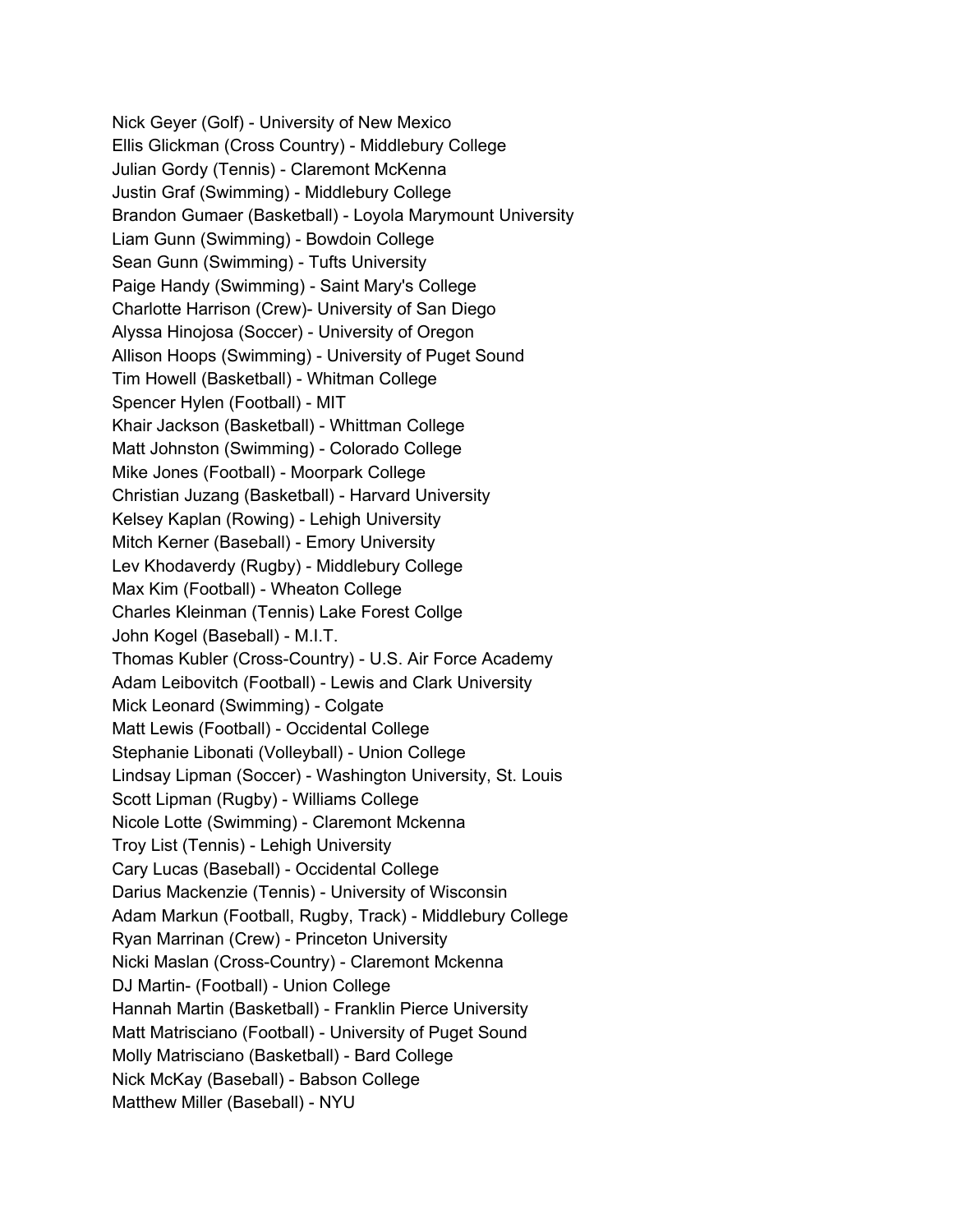Max Miller (Swimming) - Rhodes College Bill Morgan (Sprint Football) - Cornell Matt Mosko (Volleyball) - USC Kian Nader (Basketball) - Chapman University Matt Nesse (Baseball) - Emory University Miye Oni (Basketball) - Yale University Jonny Paul (Basketball) - Southern Connecticut State Scout Pepper (Soccer) - Pomona-Pitzer Aaron Pessin (Golf) - Bentley University Lauren Phillips (Cross-Country) - Northeastern University Zoe Pierrat (Swimming) - Colorado College Roxana Rafik (Softball) - Indiana University Harrison Raine (Lacrosse) - Colorado College Christopher Ramos (Swimming) - Harvey Mudd College Evan Raynr (Soccer) - UC Los Angeles Nolan Reichl (Cross-Country) - NYU Jack Rhodes (Football) - Tufts University Colleen Robins (Tennis) - Occidental College Dan Roy (Volleyball) - MIT & Cambridge University (U.K.) Ben Salzman (Football) - Claremont McKenna College Lou Sarkes (Cross-Country) - Oberlin College Sam Schur (Baseball) - Carleton College Lara Schwieger (Volleyball) - Emory University Artin Sedighan (Football) - UC Berkeley Anoop Shah (Golf) - Lafayette University Chaney Sheffield (Baseball) - Harvard University Elizabeth Sheffield (Volleyball) - UC Santa Barbara Meredith Sherman (Volleyball) - Columbia University Sherwin Shilati (Football) - Santa Barbara City College Dean Shoham (Basketball) - Macalester College Ali Siam (Golf) - USC J.R. Sichel (Football) - St. Mary's College David Soper (Cross Country) - Carleton College Darren Solursh (Lacrosse) - University of Colorado, Boulder Thomas Sprague (Baseball) - Emory University Tyler Sprague (Baseball) - Emory University Jessica Sprague (Volleyball) - Ohio-Wesleyan University Farah Stack (Swimming) - Loyola Marymount University Jonathan Star (Tennis) - Tulane University Darby Stern (Volleyball) - Chapman University Chip Stewart (Sprint Football) - University of Pennsylvania Sophia Stills (Soccer) - Swarthmore College Kristen Such (Swimming) - University of Chicago